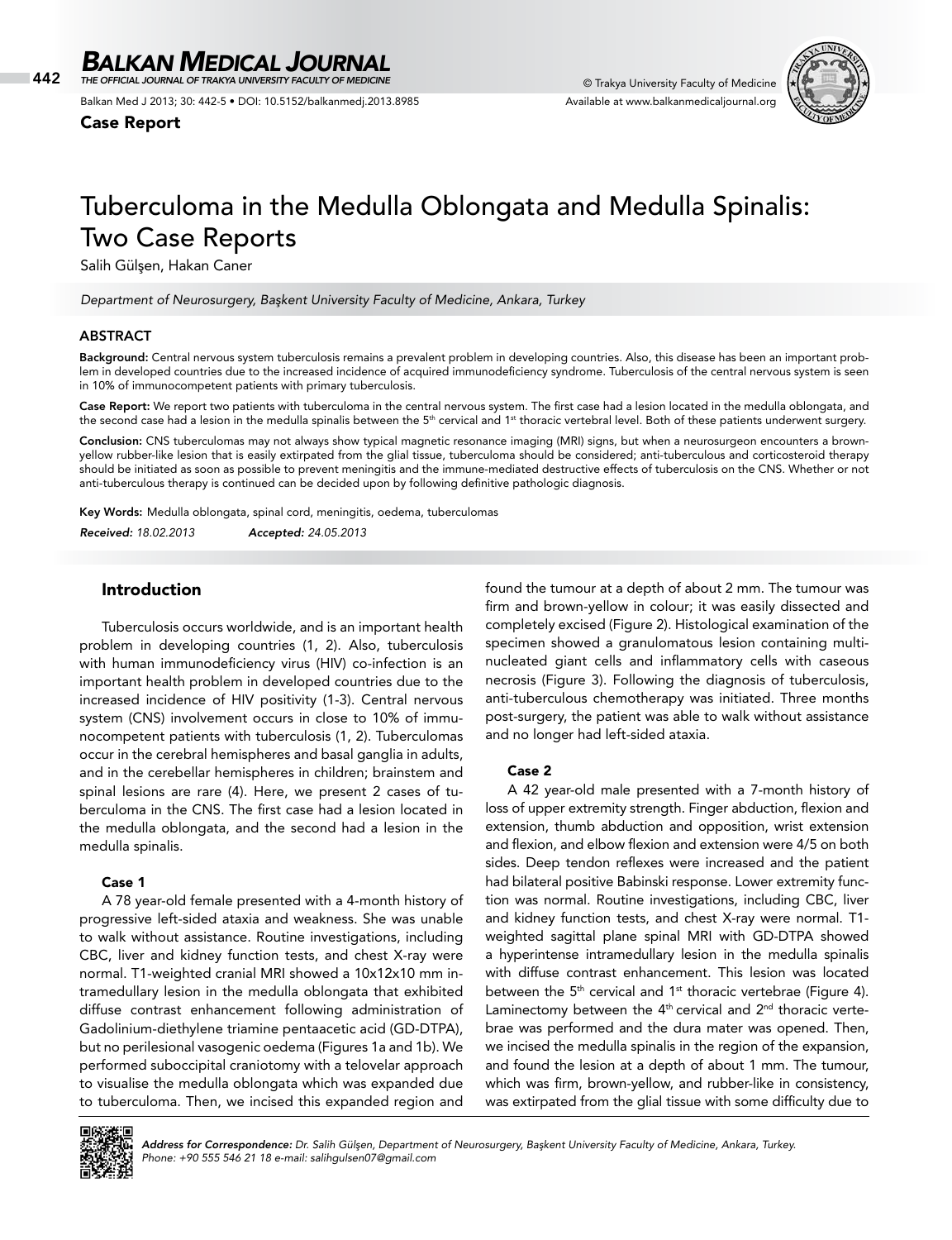

Figure 1. a, b. Sagittal plane post-contrast cranial T1-weighted MRI (a), Axial plane post-contrast cranial T1-weighted MRI, (b) show a coin-shaped, contrast-enhanced lesion in the medulla oblongata in Case 1.



Figure 2. Intraoperative photograph showing the lesion that was extirpated from the adjacent glial tissue in Case 1. Figure 4. Sagittal plane post-contrast spinal T1-weighted



Figure 3. Histological examination showing the demarcation line of the caseous necrosis, epithelioid histiocytes, and Langerhans giant cells (*arrow*) in case 1 (H&E, 400x).



MRI shows the contrast-enhanced lesion between the 5<sup>th</sup> cervical and 1st thoracic vertebrae in Case 2. Additionally, no oedema is seen, but the border between normal neural tissue and the lesion is remarkable.

adhesions to surrounding glial tissue. Histological examination of the specimen showed a granulomatous lesion containing multinucleated giant cells and inflammatory cells with caseous necrosis (Figure 5). Following the diagnosis of tuberculosis, anti-tuberculous chemotherapy was started. His neurological examination findings remained unchanged five months after the surgery.

# Discussion

Tuberculosis of the CNS is relatively common in developing countries, but tuberculosis in the medulla spinalis and medulla oblongata is rarely seen (5, 6). CCT (Cranial computed tomography) and craniocervical MRI are effective tools for the diagnosis of CNS tuberculosis. Central calcification in a ring-enhancing lesion is known as the target sign, and is indicative of caseous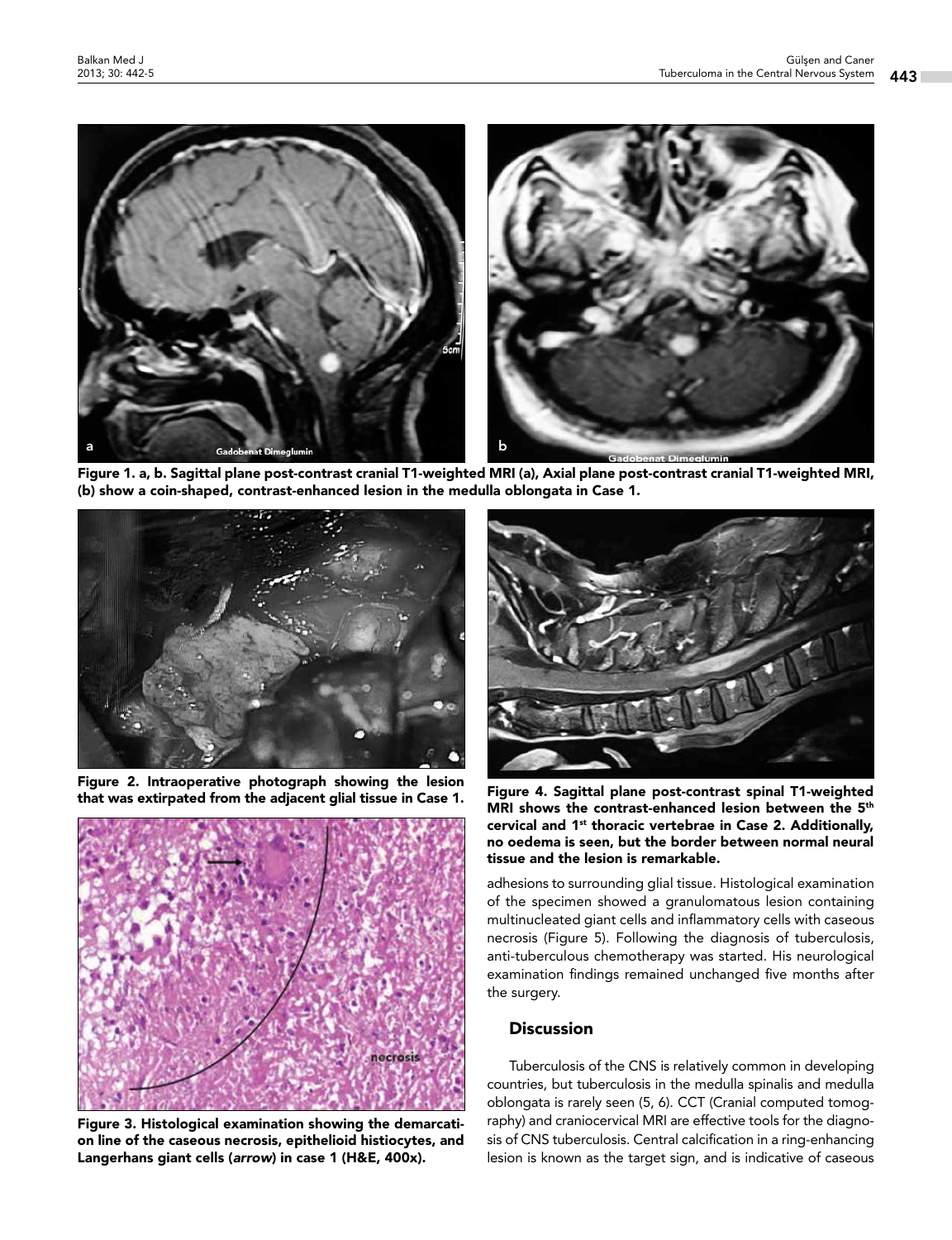

Figure 5. Histological examination shows the demarcation line of the caseous necrosis, epithelioid histiocytes, and Langerhans giant cells (arrows) in Case 2 (H&E, 200x).

necrosis and tuberculoma; however, it is not pathognomonic for tuberculoma (7, 8). CCT has a high sensitivity, but low positive predictive value of only 33% for diagnosing CNS tuberculoma with the support of clinical symptoms and signs (9). Tuberculomas appear isodense (to grey matter) centrally on T1-weighted MRI and iso- to hypointense on T2-weighted MRI (10). Caseous necrosis appears as a central isointensity (or mixed iso- and hyperintensity) and a fibrous collagen capsule appears as a hyperintense rim on T1-weighted MRI. In addition, a second hypointense rim signal can be seen that corresponds to an outer layer of inflammatory infiltration (11). Dastur et al. (12) reported that only 8% of 74 patients with tuberculous paraplegia had intramedullary lesions. MacDonnell et al. (13) reported that the low brain:spinal cord tuberculoma ratio (42:1) was related to weight proportion. Tegeris et al. (14) reported a solitary tuberculoma in the medulla oblongata as a necropsy finding in 1958. In 1957, Halasy and Lehoczky (15) reported a case of tuberculoma located in the medulla oblongata that was cured with isoniazid. In addition, Aideeb (16) reported 2 cases of tuberculoma located at the junction of the medulla oblongata and the cervical spinal cord, both of which presented with intractable hiccups and mild to moderate neurological signs. Both patients were free of hiccups 1-5 months after anti-tuberculous chemotherapy.

Anti-tuberculous agents and steroids are the mainstay for the treatment of CNS tuberculosis (3, 17). Steroids reduce the mass effect of associated oedema in tuberculomas and limit immune-mediated progression of these lesions (5, 18). Large and solitary tuberculomas that do not respond to medical therapy and those that cause mass effect, midline shift, and hydrocephalus should be treated surgically; however, such surgery is associated with a high mortality rate due to postoperative meningitis and oedema (18). In addition, tuberculous abscesses are associated with a poor prognosis and rapid progression with fever, headache, and neurological signs; as such, the treatment of choice for tuberculous abscesses is always surgical extirpation followed by a full course of anti-tuberculous chemotherapy (2, 12, 17).

Patients with tuberculomas rarely have symptoms of primary tuberculosis, such as fever, weight loss, and loss of appetite, because the absence of toxaemia is associated with an inability of the wall of a tuberculoma to permit absorption (2, 12). Tuberculomas may occur in any part of the nervous system due to the haematogenous spread of the tuberculous bacillus. Tuberculomas can cause signs of elevated intracranial pressure, including weakness, hemiparesis, ataxia, diplopia, headache, vomiting, and seizure, and some patients also have signs of extracranial tuberculosis (19). Seizure is one of the most frequently encountered symptoms and is a presenting symptom in ≤85% of patients with tuberculomas (12). Both of the presented cases had a negative history of tuberculosis, but both had some neurological symptoms, including ataxia, left-sided weakness, and loss of upper extremity strength. Case 1 had a tuberculoma in the medulla oblongata and the lesion, in Case 2, this was in the spinal cord. Both patients were treated surgically due to progressive symptoms and signs; however, cranial MRI in Case 1 and spinal MRI in Case 2 did not show any specific signs of tuberculoma. Preoperatively, the lesion in Case 1 was similar to an extraaxial metastatic lesion, and the lesion in the medulla spinalis in Case 2 was similar to an intraaxial glial tumour. The lesion in first case had an appearance similar that of metastatic lesion intraoperatively, because we were able to easily dissect the lesion from the surrounding glial tissue. The lesion in the second case was different from the first case, because it was attached to the surrounding tissue more than in the first case. However, we were able to dissect this lesion without causing any damage to the surrounding tissue. When we performed close examination of the dissected lesions were not similar to either metastatic or glial tumours. The lesion in both cases had a brown-yellow colour and the consistency of rubber. The diagnosis of tuberculomas is important, because direct surgical evacuation of tuberculomas is associated with a high mortality rate due to postoperative meningitis and oedema. Surgery, excision or biopsy, is generally performed when the diagnosis is in doubt or there is no response to medical therapy because of the high mortality rate (19, 20). The mortality rate associated with surgical treatment of tuberculomas without anti-tuberculous therapy is between 35% and 85% (19). Fortunately, the two presented patients did not develop oedema or meningitis post-surgery.

Although numerous researchers have described the MRI features of CNS tuberculomas, atypical cases still occur, such as the 2 presented cases that did not have MRI findings specific for tuberculomas. The lesion in Case 1 was similar to the metastatic lesion regarding its shape, but not similar regarding its location and lacking oedema in T1-weighted MRI. The lesion located in the spinal cord in Case 2 showed a diffuse contrast-enhanced intraaxial lesion within the spinal cord in T1-weighted MRI. This imaging feature also does not correspond with the imaging feature of the tuberculoma. In conclusion, CNS tuberculomas may not always show typical MRI signs, but when a surgeon encounters a brown-yellow rubberlike lesion that is extirpated from the glial tissue, tuberculoma should be suspected, and anti-tuberculous and corticosteroid therapy should be initiated as soon as possible to prevent meningitis and the immune-mediated destructive effects of